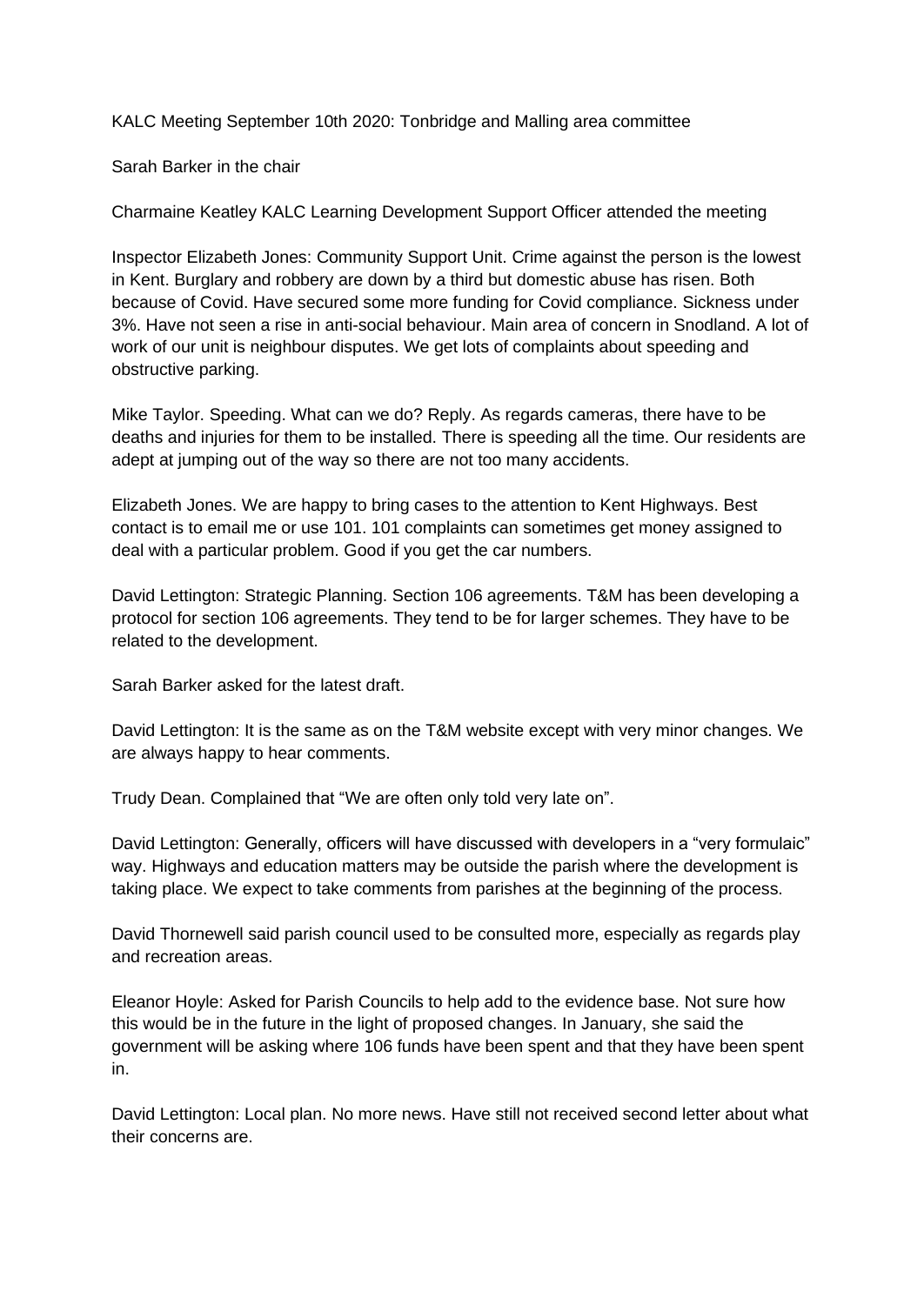David Thornewell was disappointed that TMBC did not get the housing land supply situation across. They are supposed to have a 5 year supply and only have 4.3 years supply which is a deficit of 650 houses. The initial figure cited was only 2.6 years. Nobody seemed clear how the difference was made up.

Tim Shaw: The Local Plan has 50% of sites in local green belt. David Lettington said this was not true. The call for sites is the first stage. A figure of 11,000 sites which seem to have been rejected was thrown back and forth between different people. David Thornewell wrote in the chat: "There is a tension between putting houses in the Tonbridge market area and putting them all in the Medway Gap."

"I think the issue is likely to be the issue of if the consultation with Sevenoaks was met. If the EIP inspectors decided there was not the draft local plan will not be able to proceed. "Lastly can I say I feel the counsel and outside reps employed by the BC did a good job in difficult circumstances".

David Lettington. The inspector was not clear how the allocation of sites had been made. There were gaps in the sustainability appraisal and the sustainability addendum. The inspector did not get as far as looking at specific sites. We are not aware that we are at a point that the plan has failed.

There was more discussion about the 21 days. The start date is on the top of List B. David Lettington said they may also add the end date.

Robin Betts. Fly tipping. We did send out some guidance for evidence gathering to all parishes. T&M has an online reporting form on their website. Fly tipping has been a bit of a nightmare.

Wendy Palmer asked how many prosecutions?

Robin Betts: Main effort has been sorting out Urbaser. There have been a couple of prosecutions. He promised to obtain figures.

Jacqui Westwood, Birling. Complained there had been no prosecutions in 2018 or 2019. She said she is looking for a strategy.

Nicola. West Peckham. Since KCC started charging money, fly tipping has gone up.

Robin Betts. Trying to identify areas for planting small woods. There have been 3,800 solar together purchases across Kent. Green Homes Grants. Grants for chargers at your home. Low Carbon across South East. (I cannot find these on the T&M website but did find various schemes on the KCC website

https://www.kent.gov.uk/ data/assets/pdf\_file/0005/11975/Ton-Mall-Briefing.pdf ) Feed in tariffs have ended. OLEV grants are £450 per each charger.

<https://www.gov.uk/government/collections/government-grants-for-low-emission-vehicles>

Robin Betts confirmed that the idea of the Climate Change Forum will be brought up at street Scene on Feb 9th. Who is going to take part in the forum? It transpired that the forum would be an advisory body of experts. It is was not clear who was going to take part in the Forum if it happens.